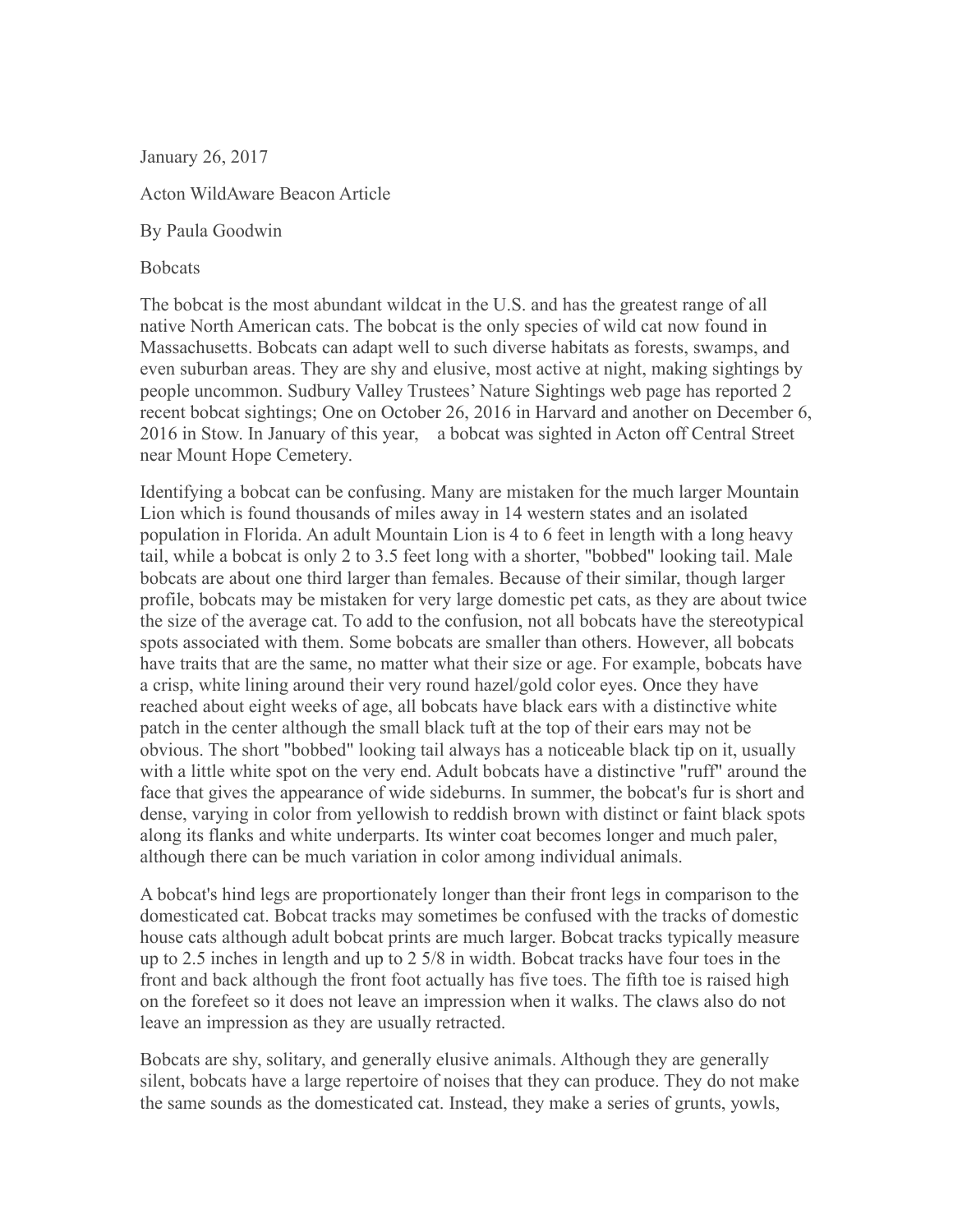whines and growls and the patterns of these noises actually can make up a language of their own.

Male bobcats have an established range which includes the smaller ranges of several females, and often overlaps partially with other males' territories. Female ranges are more exclusive. Territories are marked by scent and scratch marks on trees. Breeding occurs between February and March, and the kittens are born 62 days later. Litters consist of one to four young which are blind and helpless at birth and have a thick coat of spotted fur. Birth dens are located in caves, under ledges, in hollow logs, or other protected locations, and are lined with dried vegetation. The male is not involved in the raising of the young. Female bobcats bring meat to their young and teach them how to hunt after they are weaned, staying with them for almost a year. Young males disperse and travel long distances in search of an unoccupied territory, while females often settle near or partially within the range of their mother.

Their carnivorous diet is medium-sized mammals such as rabbits. Larger prey such as deer are likely to be killed only when injured or otherwise vulnerable. When food is plentiful, they will cache it.

Bobcats prefer to avoid people rather than to interact with them. As with all wildlife, do not attempt to approach one, particularly if they have young. Bobcats are known to kill livestock as well as unsupervised small pets. Bobcats are susceptible to rabies. Bobcat conservation status is "Least Concern", and their average life span in the wild is 10-12 years.

*RESOURCES*

Mass Wildlife [http://www.mass.gov/eea/agencies/dfg/dfw/fish-wildlife-plants/mammals/bobcat-in-mass](http://www.mass.gov/eea/agencies/dfg/dfw/fish-wildlife-plants/mammals/bobcat-in-mass-generic.html) [-generic.html](http://www.mass.gov/eea/agencies/dfg/dfw/fish-wildlife-plants/mammals/bobcat-in-mass-generic.html)

Washington Department of Fish and Wildlife-Preventing Conflicts <http://wdfw.wa.gov/living/bobcats>.

Mass Audubon <http://www.massaudubon.org/learn/nature-wildlife/mammals/bobcats>

Sudbury Valley Trustees Nature Sightings <http://www.svtweb.org/properties/nature-sightings/species/bobcat>

National Geographic- <http://animals.nationalgeographic.com/animals/mammals/bobcat/>

BioKids-Kids' Inquiry of Diverse Species [http://www.biokids.umich.edu/critters/Lynx\\_rufus/](http://www.biokids.umich.edu/critters/Lynx_rufus/)

National Bobcat Rescue and Research- <http://www.nbrr.org/identify>

Bobcat tracks

[http://www.michigan.gov/dnr/0,4570,7-153-10370\\_12145\\_43573-146656--,00.html](http://www.michigan.gov/dnr/0,4570,7-153-10370_12145_43573-146656--,00.html)